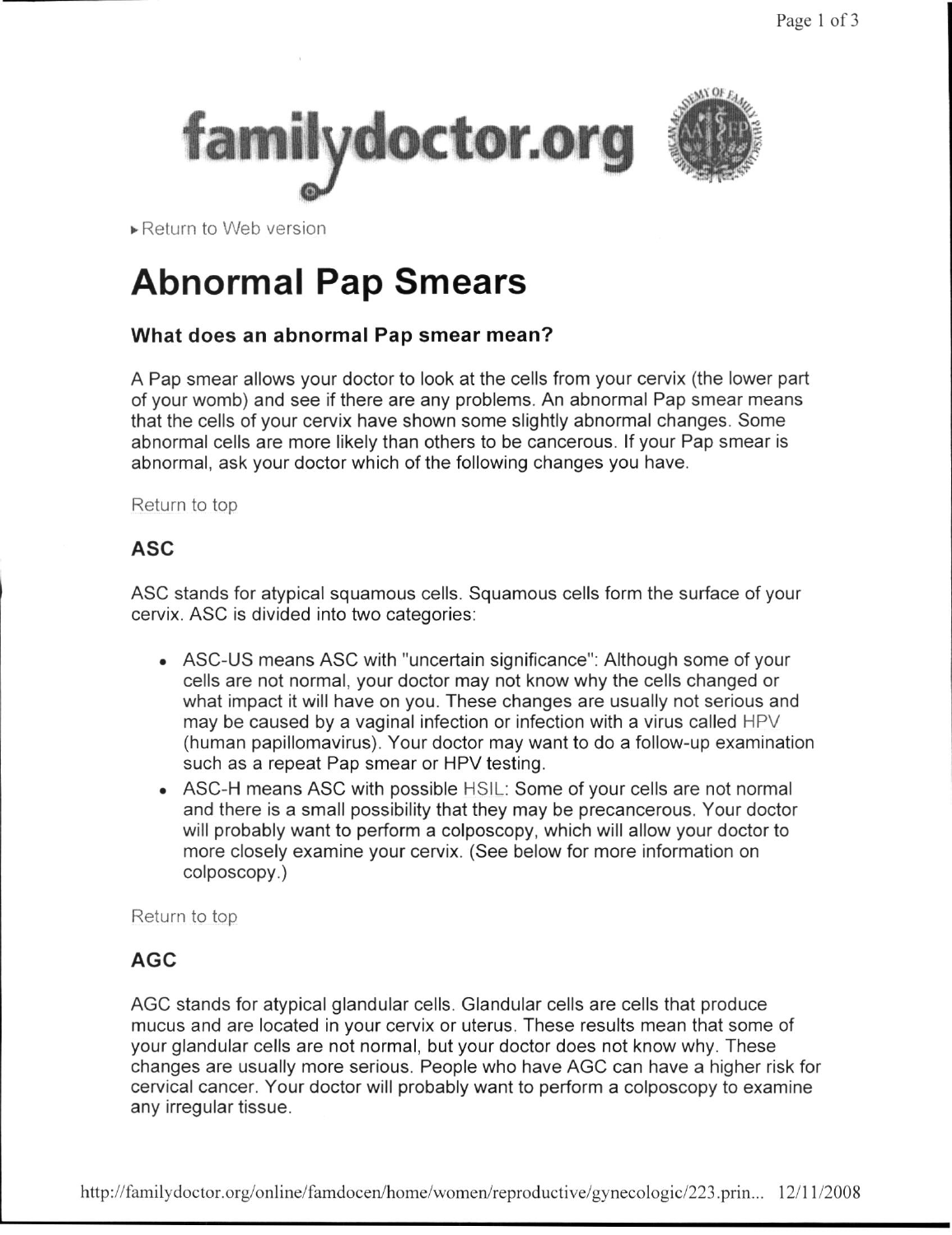#### any irregular tissue.

#### Return to top

#### LSIL

LSIL stands for low-grade squamous intraepithelial lesion. Low-grade means there are early changes in the size and shape of the cells. LSILs are often associated with the presence of HPV, which may cause genital warts. You can be infected with HPV even if you or your partner have never had visible warts. **(See** link to the right for more information on HPV.) Your doctor will probably perform a colposcopy, HPV testing or recommend a repeat Pap smear.

Return to top

### HSIL

HSIL stands for high-grade squamous intraepithelial lesion. High-grade means the cells are very different from normal cells. These cells are usually precancerous and are more likely to lead to cervical cancer. Your doctor will probably perform a colposcopy to determine how at risk you are for cancer.

Return to top

#### **Inflammation**

If inflammation is present in the cells on the Pap smear, it means that some white blood cells were seen on your Pap smear. Inflammation of the cervix is very common and usually does not mean there is a problem. If the Pap smear showed the inflammation is severe, your doctor may want to find the cause, such as an infection. Your doctor may also recommend a repeat Pap smear to see if the inflammation has gone.

Return to top

### **Hyperkeratosis**

Hyperkeratosis is a finding of dried skin cells on your Pap smear. This change in the cells of the cervix often occurs from using a cervical cap or diaphragm or from having a cervical infection. Hyperkeratosis rarely needs any more evaluation than a repeat Pap smear in 6 months to 1 year. If the hyperkeratosis is still present on the repeat Pap smear, your doctor may want to perform another Pap smear or perform a colposcopy.

Return to top

## **What Is a colposcopy?**

A colposcopy is a procedure that allows your doctor to closely examine abnormal

http://familydoctor.org/online/famdocen/home/women/reproductive/gynecologic/223.print.. . 8/30/2007